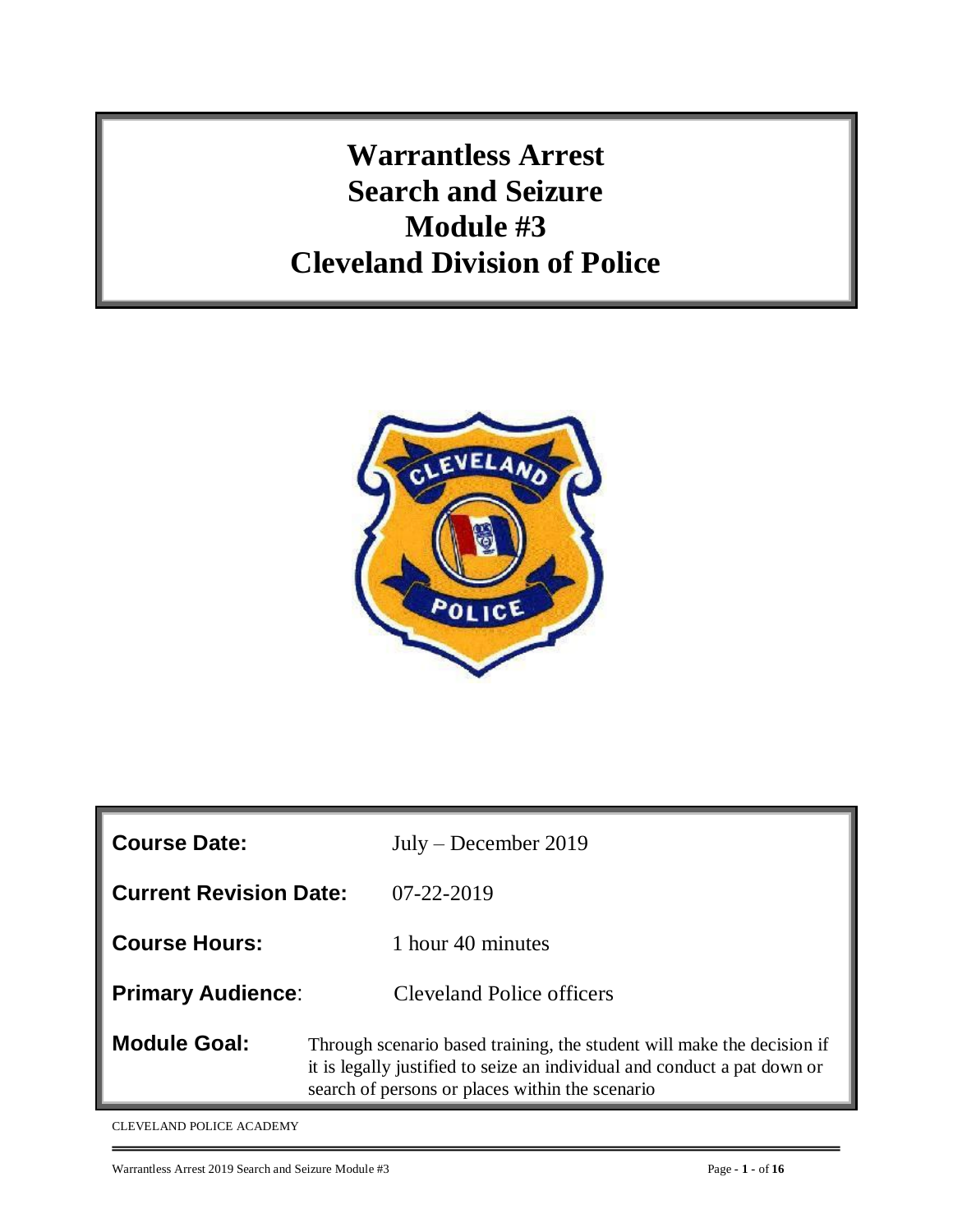# **REFERENCES**

- 1. Cleveland Division of Police GPO Search and Seizure
- 2. Cleveland Division of Police GPO Investigatory stops
- 3. Cleveland Division of Police GPO Probable Cause / Warrantless Arrest
- 4. Cleveland Division of Police GPO Strip Searches & Body Cavity Searches
- 5. Cleveland Division of Police GPO Miranda Warning and Waiver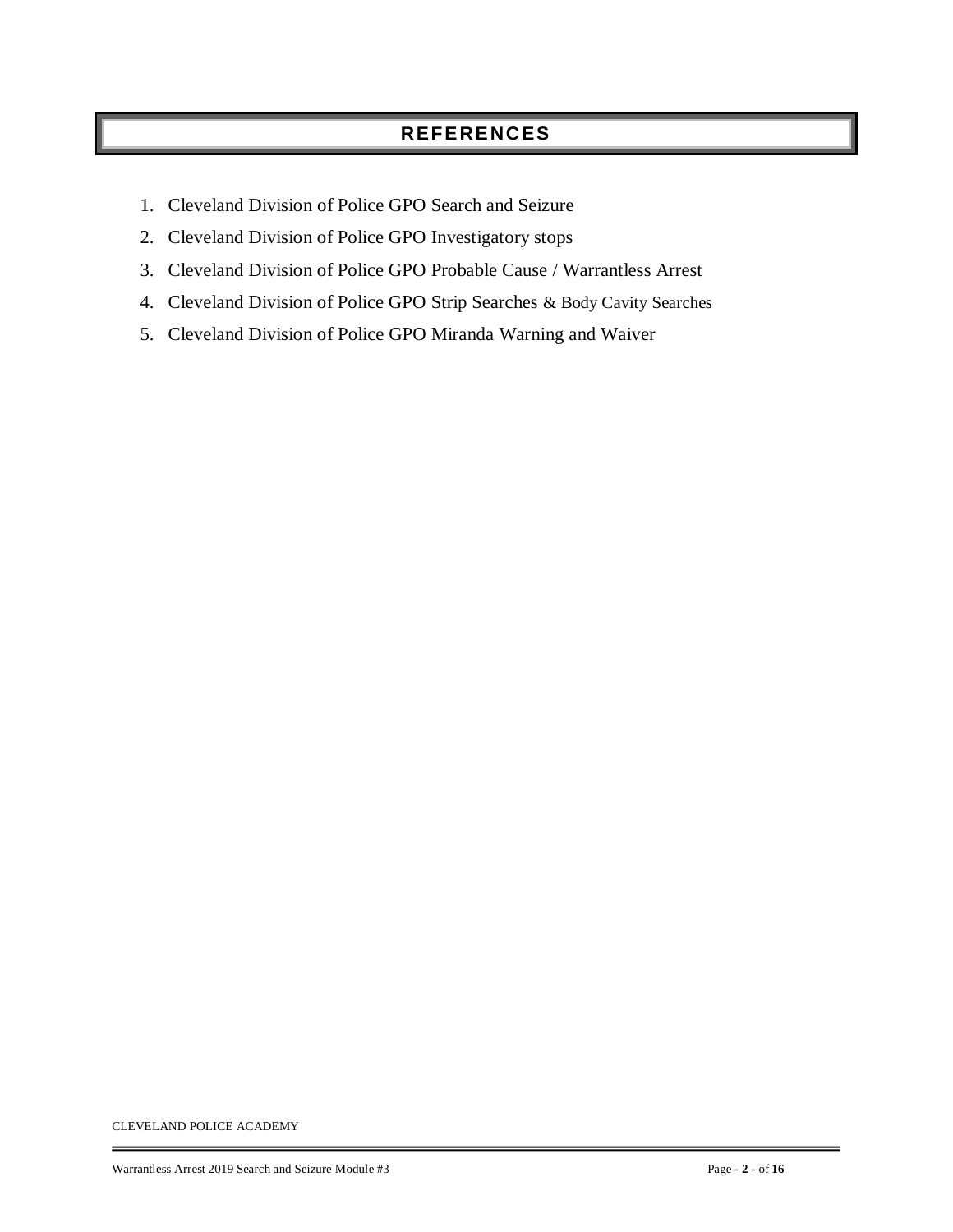# **COURSE MAT ERIALS**

#### **TEACHING AIDS**

- \_\_\_\_\_ Erasable Board/Markers \_\_\_\_\_ Easel/Notepads
- \_\_\_\_\_ Lectern/Table
- $\frac{X}{X}$  Other: X
- $\frac{X}{X}$  Student Handouts

Handout #1:

#### **INSTRUCTIONAL TECHNIQUES**

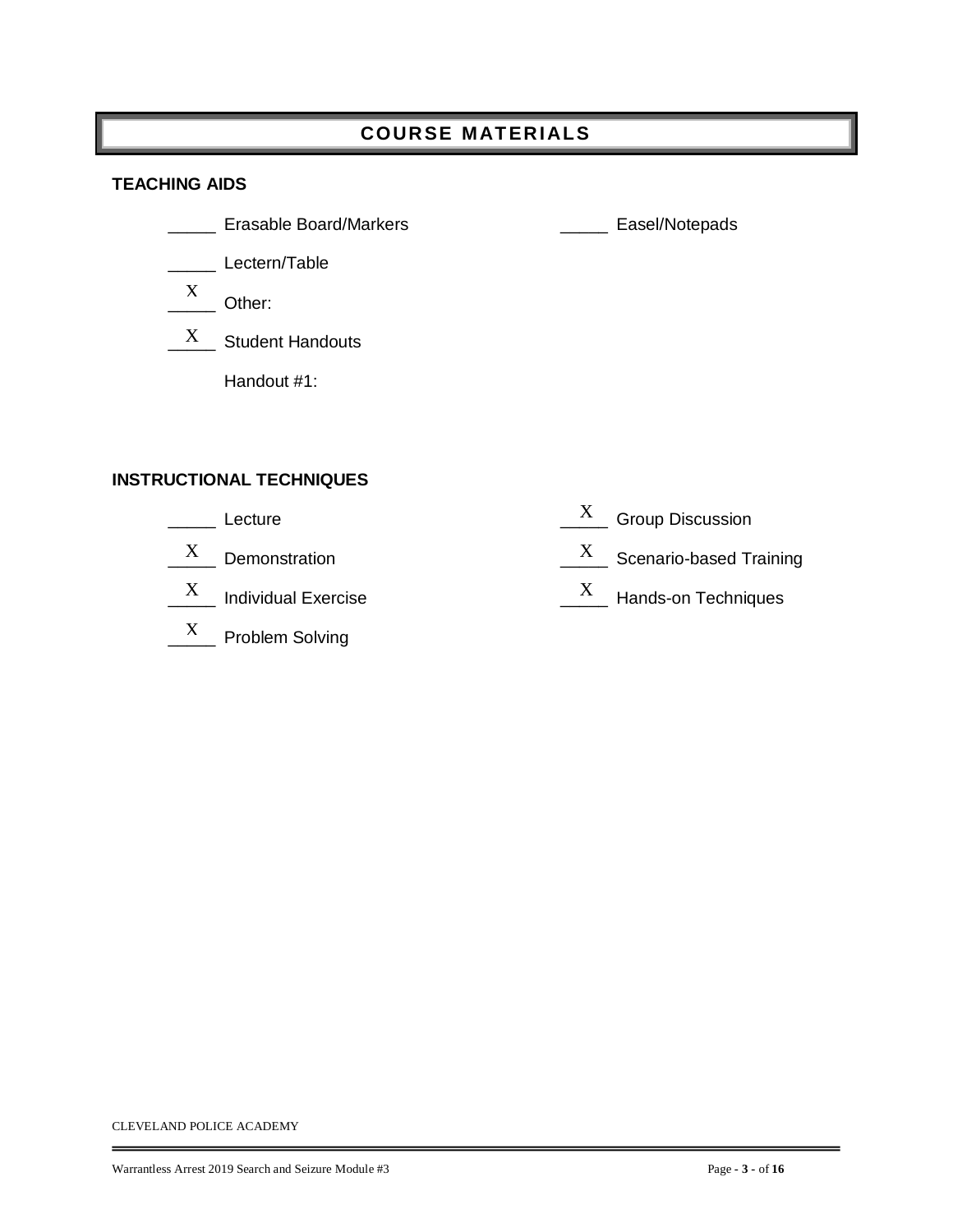# **LEARNING O BJECT IVES**

# **At the end of this topic, the student will be able to:**

- 1. Understand how to apply the five search & seizure GPOs
- 2. Articulate reasonable suspicion for an Investigatory Stop
- 3. Identify factors that raise the encounter from reasonable suspicion to probable cause for arrest
- 4. Understand the difference in scope between pat down/frisk and search incident to arrest
- 5. Ensure officers have evaluated all factors and can clearly identify the level of governmental intrusion allowed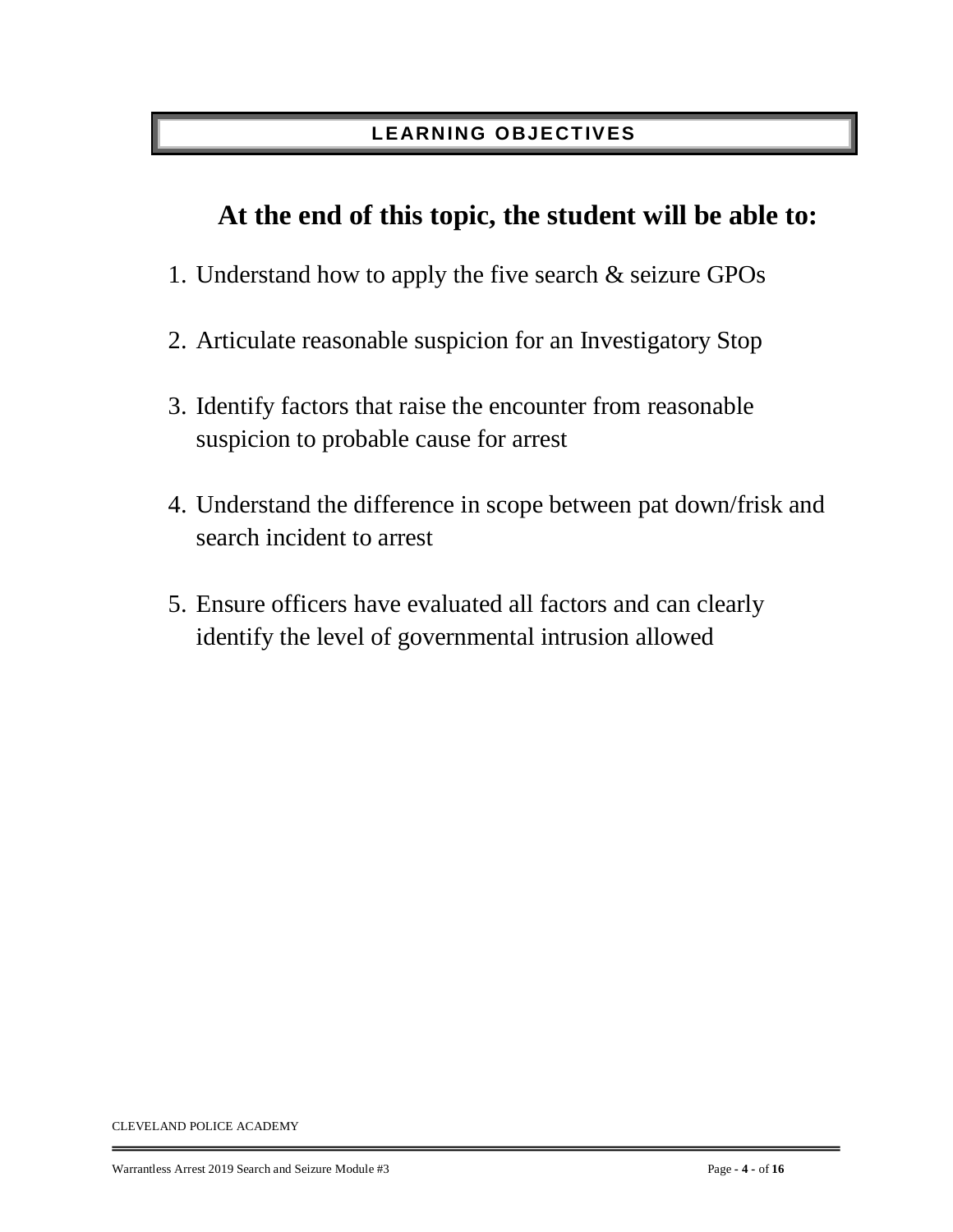|      | <b>LESSON PLAN</b> |                                                                                                                    |                                                    |  |  |  |
|------|--------------------|--------------------------------------------------------------------------------------------------------------------|----------------------------------------------------|--|--|--|
| I.   | Introduction       |                                                                                                                    | <b>INTRO</b>                                       |  |  |  |
|      | a.                 | Instructor introduction                                                                                            |                                                    |  |  |  |
|      | $\mathbf{b}$ .     | <b>Course Goal</b>                                                                                                 |                                                    |  |  |  |
| Π.   |                    | Learning Objectives                                                                                                |                                                    |  |  |  |
|      | a.                 | Understand how to apply the five search $\&$ seizure GPOs                                                          |                                                    |  |  |  |
|      | $\mathbf{b}$ .     | Articulate reasonable suspicion for an Investigatory Stop                                                          |                                                    |  |  |  |
|      | $\mathbf{c}$ .     | Identify factors that raise the encounter from reasonable<br>suspicion to probable cause for arrest                | <b>REVIEW</b><br><b>ASSESSMENT</b><br><b>SHEET</b> |  |  |  |
|      |                    | d. Understand the difference in scope between pat<br>down/frisk and search incident to arrest                      |                                                    |  |  |  |
|      | e.                 | Ensure officers have evaluated all factors and can clearly<br>identify the level of governmental intrusion allowed |                                                    |  |  |  |
| III. |                    | <b>Officer Safety Protocol</b>                                                                                     | <b>SAFETY CHECK</b>                                |  |  |  |
|      | a.                 | All instructors will confirm that no live weapons are in the<br>room                                               |                                                    |  |  |  |
|      | $\mathbf b$ .      | Confirm all scenario training weapons are inert                                                                    |                                                    |  |  |  |
|      | $\mathbf{c}$ .     | Mandate all students do a visual/manual check to confirm<br>they have no weapons, Taser cartridges, magazines etc. |                                                    |  |  |  |
|      |                    | d. Inform all students                                                                                             |                                                    |  |  |  |
|      |                    | Touching of the role players will be limited to the<br>i.<br>requirements of the scenarios                         |                                                    |  |  |  |
|      |                    | If the instructor gives the command "STOP"<br>$\overline{11}$ .<br>TRAINING" the scenario stops immediately        |                                                    |  |  |  |
|      |                    |                                                                                                                    |                                                    |  |  |  |
|      |                    |                                                                                                                    |                                                    |  |  |  |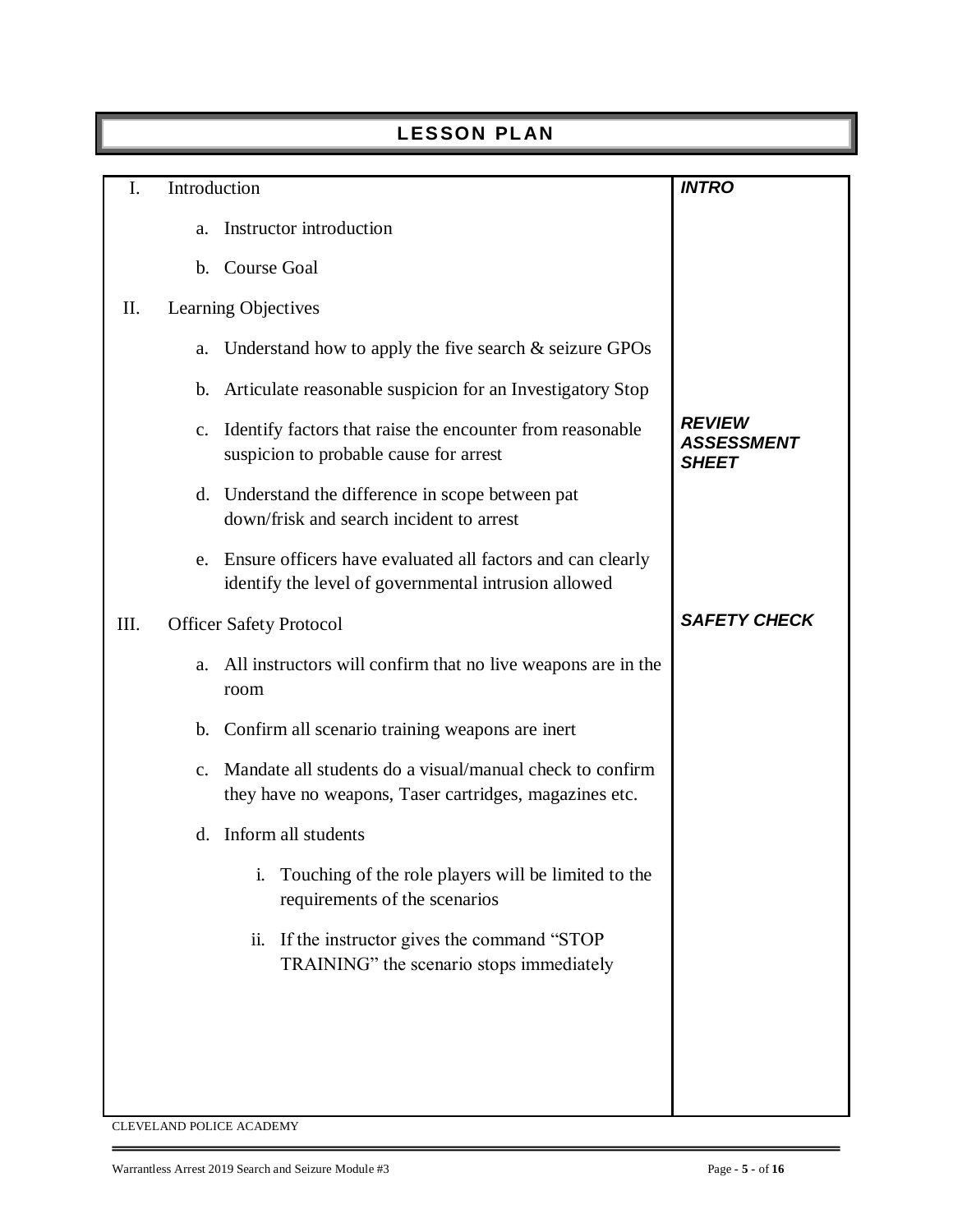| IV. | The Scenario and Role Player Script |  |  |
|-----|-------------------------------------|--|--|
|     |                                     |  |  |

- a. In this scenario, a two person car will be patrolling the zone assigned to them for the shift. While driving the officers get flagged by a frantic individual who state they were just robbed by a person with a gun. The victim reports the suspect stole a watch from them and walked eastbound to the next street. The victim provides you with a suspect description (the description will be the clothing that the role player is wearing that day). This incident occurred about 30 seconds prior to your arrival. After confirming EMS is not needed, you drive the zone car eastbound to the next street to find a person walking eastbound matching the exact description that the victim gave you. 60 seconds total has passed. You get out and approach:
- V. Instructions for Role Player #1
	- a. RP #1 will act suspicious by looking nervous, not making eye contact and walking in different directions (evasive)
	- b. **Interaction with Police-** Cooperate with officers as the officers ask questions, Role Player #1 will answer them but will appear anxious. If asked about a robbery Role Player #1 will state they don't know anything about anyone being robbed. Refuse to answer any other questions. Role Player #1 will have a BLUE GUN concealed in his sock under his pant leg. He or she will have a wrist watch in a side pocket.
- VI. Officers desired response when contacting suspect
	- a. The officer's full name and badge number
	- b. The fact that the officer is a Cleveland Police Officer
	- c. The reason for the stop
	- d. The fact the stop is being recorded, if applicable
	- e. Officers will address the suspect with professionalism as they investigate

#### *USE AS HANDOUT TO ROLE PLAYERS TO ENSURE CONSISTENCY THROUGHTOUT THE TRANINING*

*Allow the scenario to evolve, make note of teachable moments and address these in the debrief* 

*INVESTIGATORY STOPS GPO (II, C)* 

*INVESTIGATORY STOPS GPO (II, A)* 

*SEARCH AND SEIZURE GPO (V,B,1)*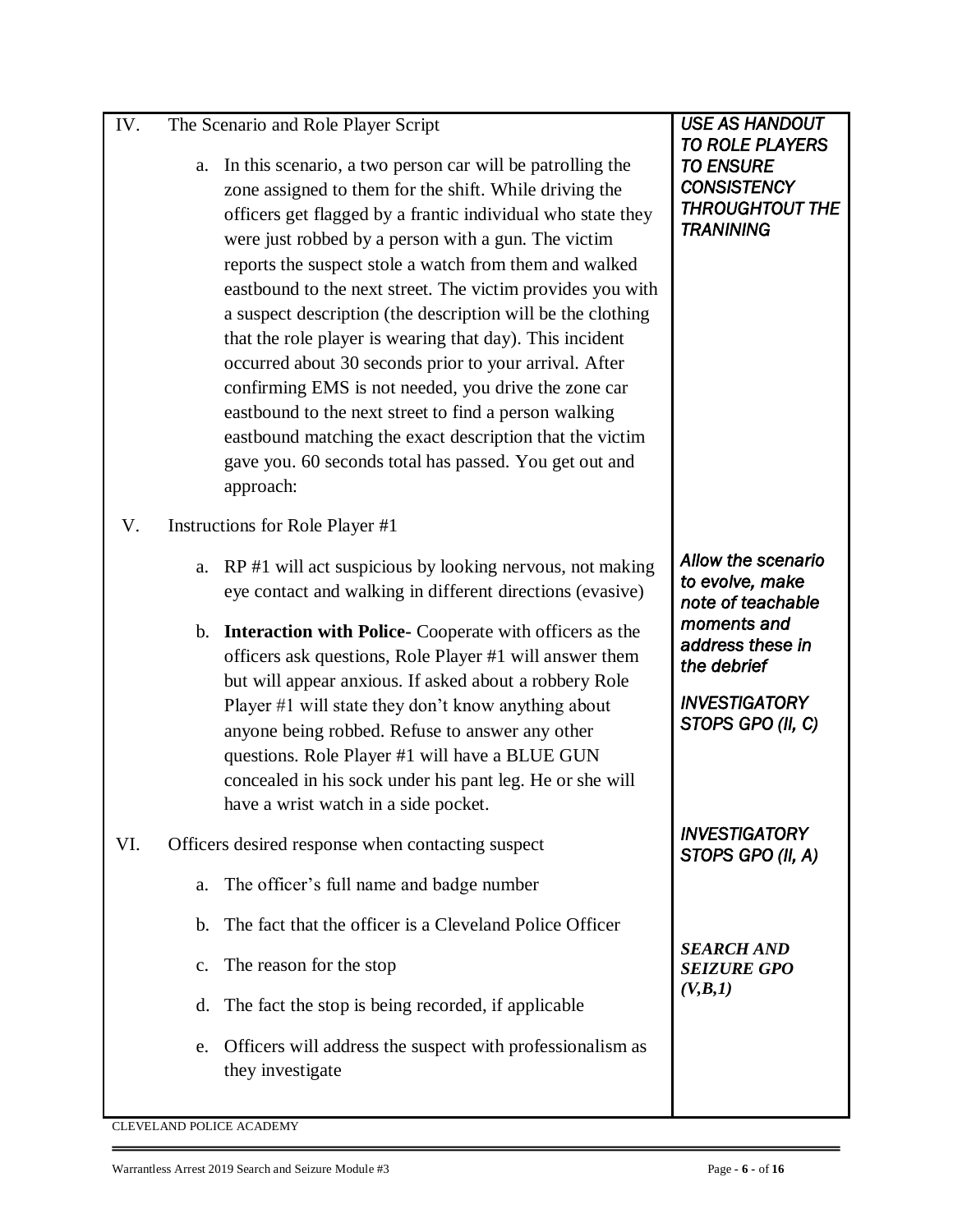|      | f.             | Identify the level of detention                                                                                                |                                                     |
|------|----------------|--------------------------------------------------------------------------------------------------------------------------------|-----------------------------------------------------|
|      |                | Investigative stop, when the officer determines<br>$\mathbf{i}$ .<br>probable cause to arrest, a physical arrest will<br>occur |                                                     |
|      | g.             | Identify what the officers can legally do within the<br>confines of the stop                                                   |                                                     |
|      |                | When officers have reasonable suspicion for the<br>$\mathbf{i}$ .<br>investigatory stop                                        |                                                     |
|      |                | 1. Pat down of outer garments for weapons                                                                                      |                                                     |
|      |                | Seize firearm in connection with evidence<br>2.                                                                                |                                                     |
|      |                | When officers have probable cause to arrest<br>ii.                                                                             |                                                     |
|      |                | Search incident to arrest<br>1.                                                                                                |                                                     |
|      |                | Question after Miranda has been issued<br>2.                                                                                   |                                                     |
|      |                | Handcuff<br>3.                                                                                                                 |                                                     |
|      |                | Place in rear of zone car<br>4.                                                                                                |                                                     |
|      |                | 5. Identify when it is appropriate to issue<br>Miranda Warnings                                                                | <b>MIRANDA</b>                                      |
|      |                | Subject is in custody<br>a.                                                                                                    | <b>WARNINGS GPO</b><br>(I, B)                       |
|      |                | Officer is to question or interrogate<br>$\mathbf b$ .<br>individual about ANY crime                                           |                                                     |
|      |                | h. Once the decision to arrest has been officially made by the<br>officers the scenario will conclude                          |                                                     |
| VII. |                | Debrief of Training                                                                                                            | ASK EACH<br><b>OFFICER TEAM</b><br><b>QUESTIONS</b> |
|      | a.             | Review of module goal                                                                                                          |                                                     |
|      |                | b. Review of key points of learning objectives                                                                                 |                                                     |
|      | $\mathbf{c}$ . | Solicit student feedback                                                                                                       |                                                     |
|      |                |                                                                                                                                | <b>INVESTIGATORY</b>                                |
|      |                | CLEVELAND POLICE ACADEMY                                                                                                       |                                                     |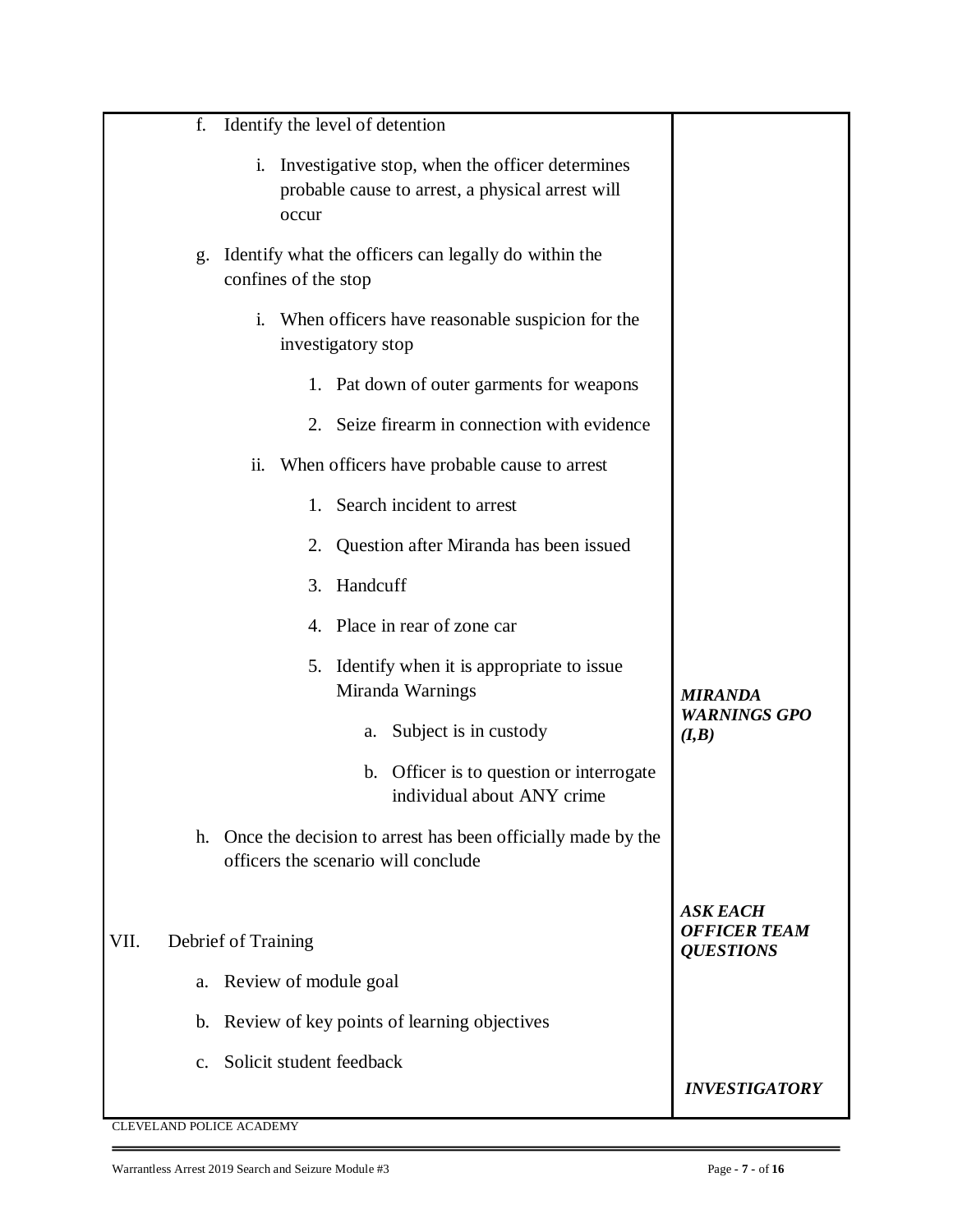| VIII. |    |         | <b>Scenario Specific Questions</b>            |                                                                                                                                                                                                     | STOPS GPO $(II, A)$                      |
|-------|----|---------|-----------------------------------------------|-----------------------------------------------------------------------------------------------------------------------------------------------------------------------------------------------------|------------------------------------------|
|       | a. |         |                                               | What was your legal basis for the contact?                                                                                                                                                          |                                          |
|       |    | i.      |                                               | Investigative stop in connection with a report of an<br>aggravated robbery                                                                                                                          | <b>INVESTIGATORY</b>                     |
|       |    |         |                                               | 1. A victim stated he/she was just robbed by a<br>person with gun                                                                                                                                   | STOPS GPO (III,B)                        |
|       |    |         | 2.                                            | Suspect walked eastbound                                                                                                                                                                            |                                          |
|       |    |         |                                               | 3. You find individual matching the same<br>description the victim gave you eastbound<br>from the location you were just at                                                                         |                                          |
|       |    |         | 4.                                            | Time proximity (60 seconds total has<br>passed                                                                                                                                                      |                                          |
|       |    | ii.     | determined                                    | Physical arrest after probable cause was                                                                                                                                                            |                                          |
|       |    |         | b. Did you state the stop was being recorded? |                                                                                                                                                                                                     |                                          |
|       |    | i.      |                                               | Yes or no? Why not?                                                                                                                                                                                 |                                          |
|       |    |         |                                               | c. At what point did you issue Miranda warnings? Why?                                                                                                                                               | <b>GPO MIRANDA</b><br><b>WARNING AND</b> |
|       |    | i.      |                                               | The Miranda warning is required by Miranda v.<br>Arizona, 384 U.S. 436 (1966), and applies only to<br>sworn police officers who will be questioning or<br>interrogating a subject who is in custody | WAIVER $(I, A)$                          |
|       |    | ii.     |                                               | Officers shall provide Miranda Warning when both<br>of the following criteria are met                                                                                                               |                                          |
|       |    |         | 1.                                            | The subject is in custody                                                                                                                                                                           |                                          |
|       |    |         | 2.                                            | The officer is to question or interrogate the<br>individual about any crime                                                                                                                         |                                          |
|       | d. | player? |                                               | What was your reasonable suspicion for stopping the role                                                                                                                                            |                                          |
|       |    | i.      |                                               | Officers shall not rely solely upon an individual<br>geographic location, or presence in a high crime                                                                                               |                                          |

Ė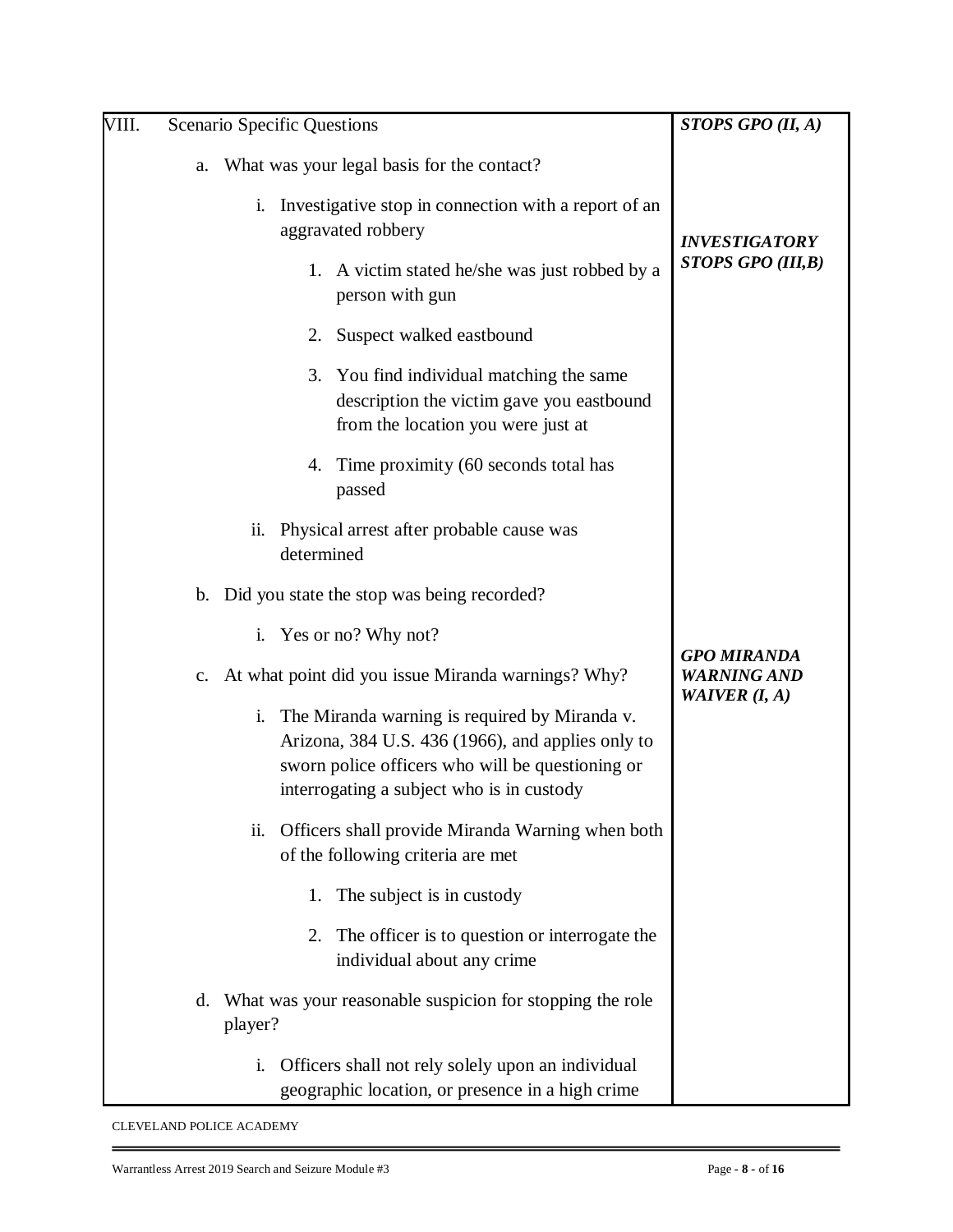| ii.  | area without any other specific and articulable<br>facts indicating that the individual has been, is, or<br>is about to engage in criminal activity, as the basis<br>for an investigatory stop<br>Officers may take into account the race, ethnicity,<br>age, gender or other demographic characteristics of<br>an individual in establishing reasonable suspicion<br>or probable cause only when the characteristics are<br>part of an actual and credible description of a<br>specific subject in an investigation that includes<br>other identifying factors | RS can be based on<br>appearance, actions,<br>prior knowledge of the<br>person, area or stop,<br>time of day, law<br>enforcement training<br>or experience, LE<br>purpose, source of<br>information |
|------|-----------------------------------------------------------------------------------------------------------------------------------------------------------------------------------------------------------------------------------------------------------------------------------------------------------------------------------------------------------------------------------------------------------------------------------------------------------------------------------------------------------------------------------------------------------------|-----------------------------------------------------------------------------------------------------------------------------------------------------------------------------------------------------|
| e.   | What are you going to do now?                                                                                                                                                                                                                                                                                                                                                                                                                                                                                                                                   |                                                                                                                                                                                                     |
|      | When taking a subject into custody, as early as<br>i.<br>practical under the circumstances, officers shall<br>identify themselves, inform the subject that he/she<br>is under arrest, and state the reason for the arrest                                                                                                                                                                                                                                                                                                                                       |                                                                                                                                                                                                     |
| ii.  | Complete arrest procedure                                                                                                                                                                                                                                                                                                                                                                                                                                                                                                                                       |                                                                                                                                                                                                     |
| iii. | Complete report, pre-booker, etc.                                                                                                                                                                                                                                                                                                                                                                                                                                                                                                                               |                                                                                                                                                                                                     |
| f.   | Articulate how you would write this report keeping in<br>mind the reason for the initial encounter                                                                                                                                                                                                                                                                                                                                                                                                                                                              |                                                                                                                                                                                                     |
|      | The student should provide the instructor the<br>i.<br>reasonable suspicion for the initial encounter and<br>the probable cause for the arrest                                                                                                                                                                                                                                                                                                                                                                                                                  | <b>MIRANDA</b><br><b>WARNING AND</b><br><b>WAIVER (III,B,2)</b>                                                                                                                                     |
| g.   | If this was a juvenile how would you issue Miranda<br>warnings?                                                                                                                                                                                                                                                                                                                                                                                                                                                                                                 |                                                                                                                                                                                                     |
|      | i. Age appropriately, each warning should be read<br>slowly and one at a time                                                                                                                                                                                                                                                                                                                                                                                                                                                                                   |                                                                                                                                                                                                     |
| ii.  | Juvenile will be asked to recite them back to and<br>explain each in their own words to check<br>understanding of the rights.                                                                                                                                                                                                                                                                                                                                                                                                                                   |                                                                                                                                                                                                     |
| iii. | Officers shall stop questioning when the juvenile<br>has requested an attorney, parent or guardian.<br>Officers may resume questioning when the                                                                                                                                                                                                                                                                                                                                                                                                                 |                                                                                                                                                                                                     |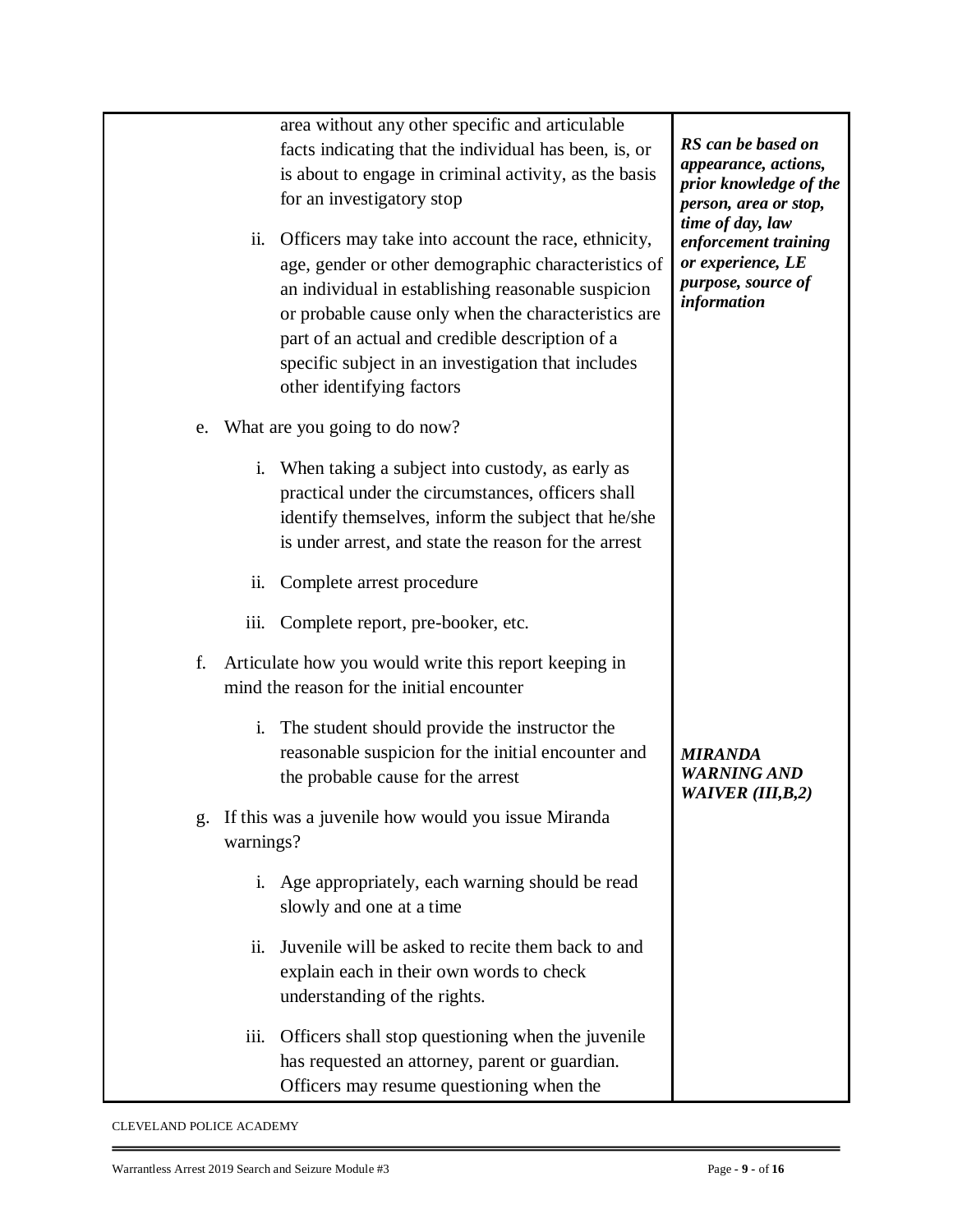|                | attorney, parent, or guardian is present; however<br>no parent or guardian may waive the juvenile's<br>right to counsel<br>h. Did you attempt to use coercion during the course of the<br>encounter, examples are<br>$\mathbf{i}$ .<br>Threatening to charge a person with crime such as<br>obstruction or disorderly conduct<br>Threatening a referral to department of children<br>ii.<br>and family services<br>Threatening to obtain a warrant as means of<br>iii.<br>obtaining consent<br>Threatening the use of a K-9<br>iv.                                                                                    | <b>ADDRESS ANY</b><br><b>DEFECNCIES</b><br><b>SCENARIO</b>     |
|----------------|-----------------------------------------------------------------------------------------------------------------------------------------------------------------------------------------------------------------------------------------------------------------------------------------------------------------------------------------------------------------------------------------------------------------------------------------------------------------------------------------------------------------------------------------------------------------------------------------------------------------------|----------------------------------------------------------------|
| i.             | What if anything would you do differently?<br>i.<br>Solicit student feedback                                                                                                                                                                                                                                                                                                                                                                                                                                                                                                                                          | <b>COMPLETE,</b><br><b>PREPARE FOR</b><br><b>NEXT SCENARIO</b> |
| $\mathbf{j}$ . | What is the difference between a pat down search and<br>search incident to arrest<br>i. Pat down/frisk-a limited search during an<br>investigatory stop in which an officer conducts a<br>pat down of the outer clothing of a person for<br>weapons when the officer reasonable suspects that<br>the particular person is armed and dangerous. It is<br>limited to what is necessary to detect weapons and<br>must be based reasonable articulable suspicion that<br>the person is armed. An officer may not<br>manipulate objects that are discovered under the<br>clothing to determine whether they are contraband |                                                                |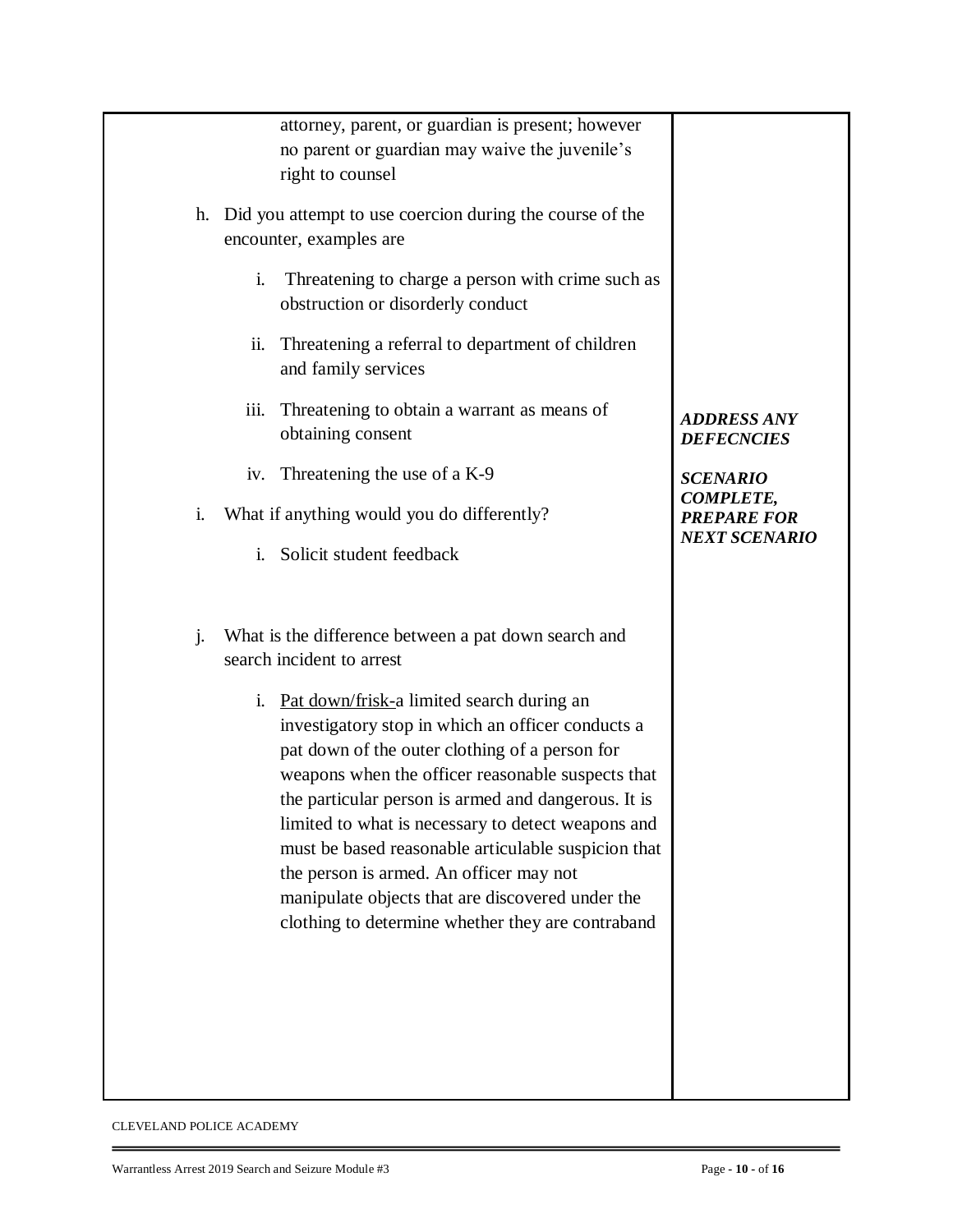| Instructor will ask officers to articulate an      |
|----------------------------------------------------|
| example narrative for their reasonable suspicion   |
| that this person is the suspect in the crime.      |
| The narrative should focus on information          |
| provided by the victim, such as, physical          |
| description, clothing, location in relation to the |
| area crime was committed, and a detailed account   |
| of the subjects behavior.                          |

- ii. Search incident to arrest- A search of an arrested person, their personal effects, or their area of immediate control at the time of search
- iii. Custodial searches shall be conducted respectfully and, when possible, be conducted by officers of the same/gender identity as the arrestee

*Discussion point for this scenario is how does the search of the suspect and the discovery of the blue gun relate to the strip search GPO. Instructor: This does not fall under the strip search GPO*.

#### IX. Performance evaluations:

- A. Did officers properly identify themselves as Cleveland Police? If "No" why not?
- B. Did officers state the reason for the search/seizure?
- C. Do officers state how the search will be conducted?
- D. Did officers state the stop is being recorded?
- E. Do officers limit the pat down to outer clothing where a weapon could be concealed?

CLEVELAND POLICE ACADEMY

# *ASSESSEMENT SHEET*

*THIS IS THE*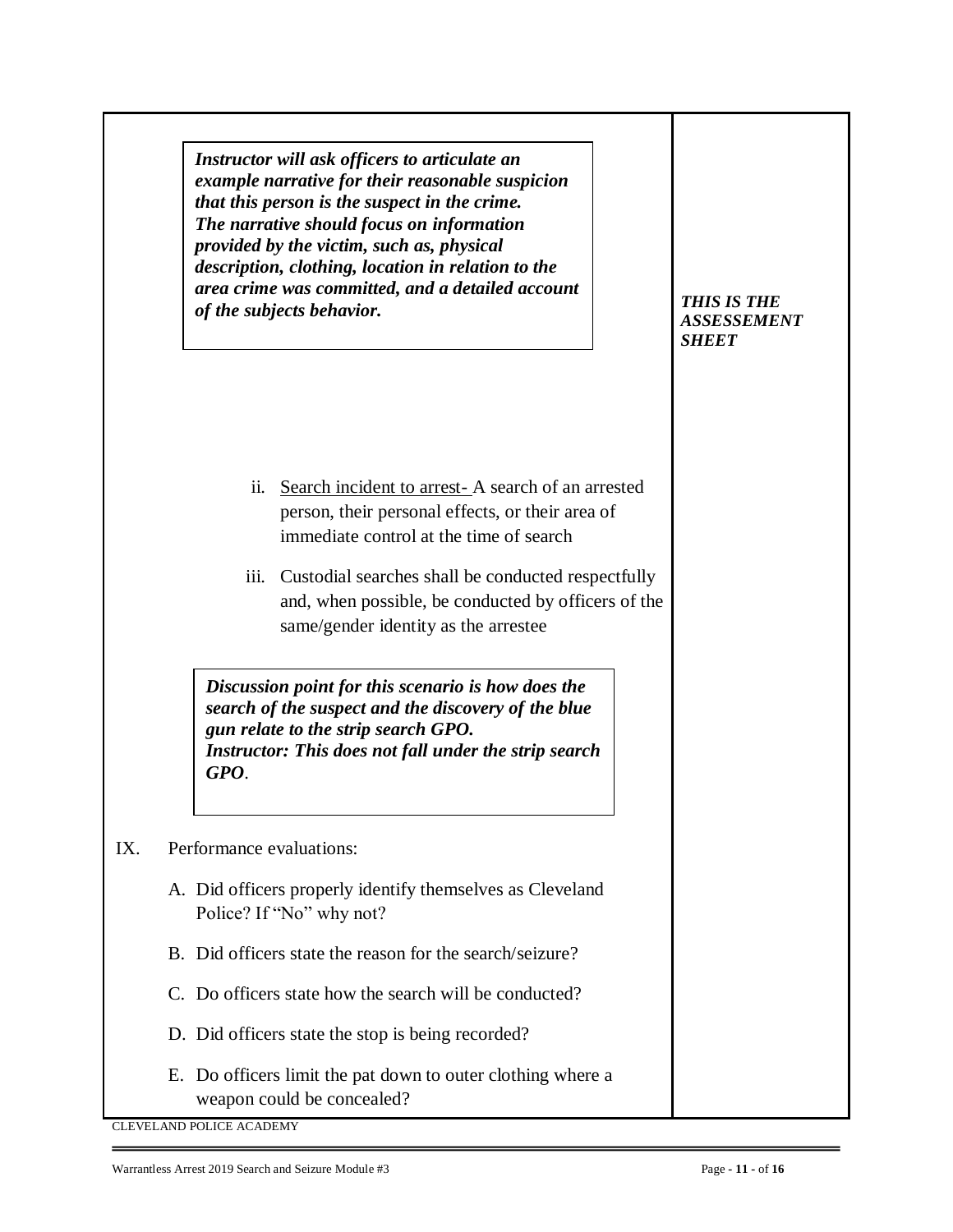| F. Did officers advise the suspect of his Miranda warnings and<br>receive a verbal affirmation?                                                                                                                                                                                                                                                                                  |                                                            |
|----------------------------------------------------------------------------------------------------------------------------------------------------------------------------------------------------------------------------------------------------------------------------------------------------------------------------------------------------------------------------------|------------------------------------------------------------|
| G. Was the arrest limited to a reasonable time frame?                                                                                                                                                                                                                                                                                                                            |                                                            |
| H. Did officers act with professionalism during stop?                                                                                                                                                                                                                                                                                                                            |                                                            |
| Acting with professionalism by providing very<br>clear, calm, and precise commands will increase<br>the likelihood of voluntary compliance from the<br>suspect.<br>Advising and keeping the subject informed of the<br>reasons for the stop also increases the likelihood<br>of voluntary compliance.                                                                            | Handout #1<br>Officers will state<br>specific actions that |
| I. Do officers articulate their reasonable suspicion for the stop?                                                                                                                                                                                                                                                                                                               | cause the decision to<br>stop or not                       |
| J. Do officers articulate their probable cause to arrest?                                                                                                                                                                                                                                                                                                                        |                                                            |
| Officers should be aware of the behavioral<br>responses people, especially youths, may employ<br>that can impact the tenor and evolution of an<br>investigatory stop in unintended ways. Responses<br>may include<br>1. Physical resistance including fleeing<br>2. Verbal challenges<br>3. Outright disregard for police directives<br>4. Resignation to perceived mistreatment | Instructor will<br>complete the                            |
| Handout scenario:                                                                                                                                                                                                                                                                                                                                                                | performance<br>evaluation form for<br>each student         |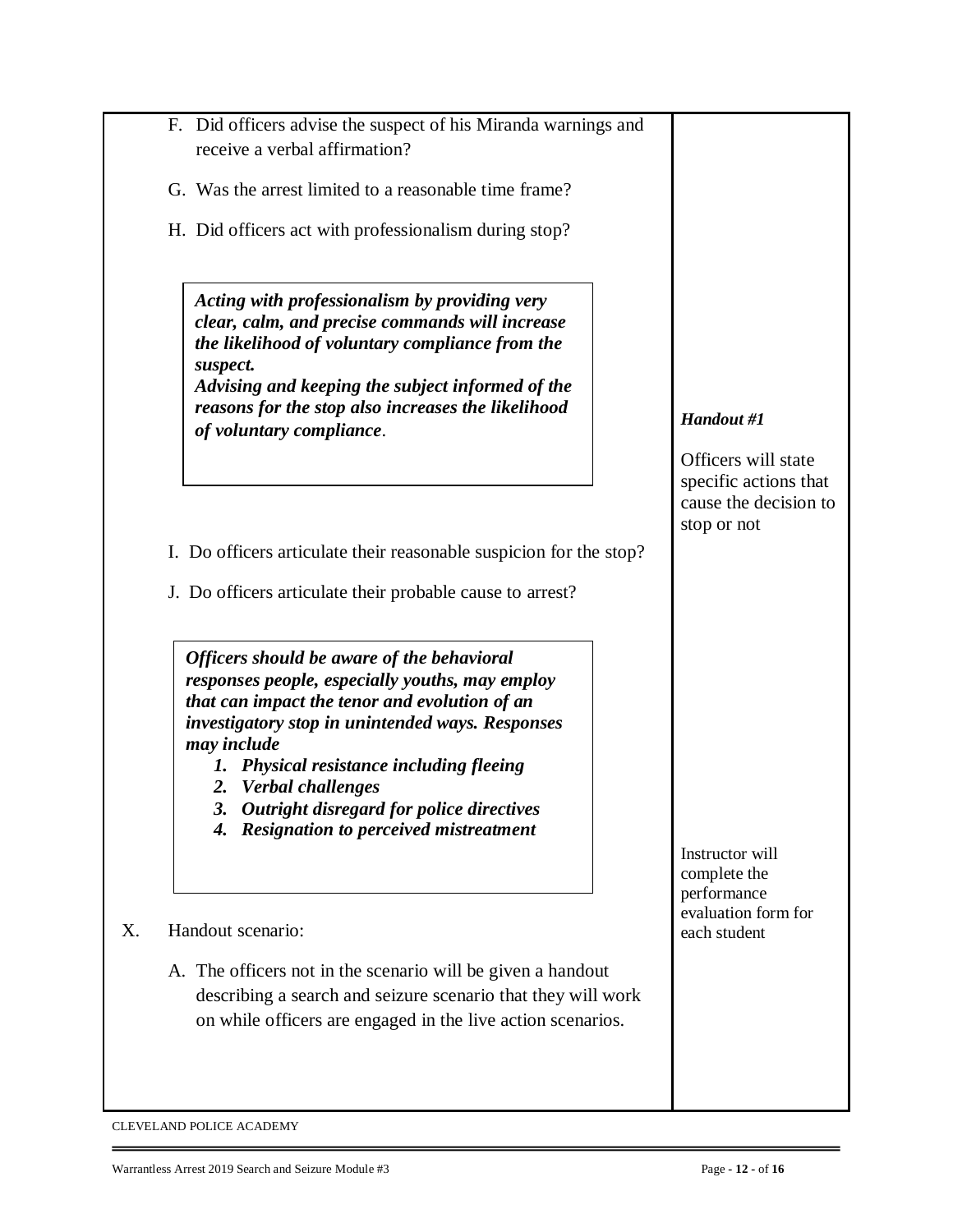XI. Handout Discussion: A. The instructor will open a discussion with the students on how they would have handled the scenario in Handout #1 B. The instructor will answer any questions on how to handle the handout scenario C. The instructor will correct any issues officers may have had during the handout scenario Training Section will provide a training book which will contain copies of the five GPOs making up the new search and seizure policy. These books will be provided for reference to the officers in scenario, as well as for the officers in the handout scenarios. Questions not found or answered will be looked up and addressed through this reference. *During handout discussion, address issues with questioning juveniles. Discuss the need to make sure the juvenile is provided Miranda right in an age appropriate way and then that they acknowledge understanding of the Miranda rights officer has provided. Can also take time during discussion to review the above listed issues with dealing with juveniles.*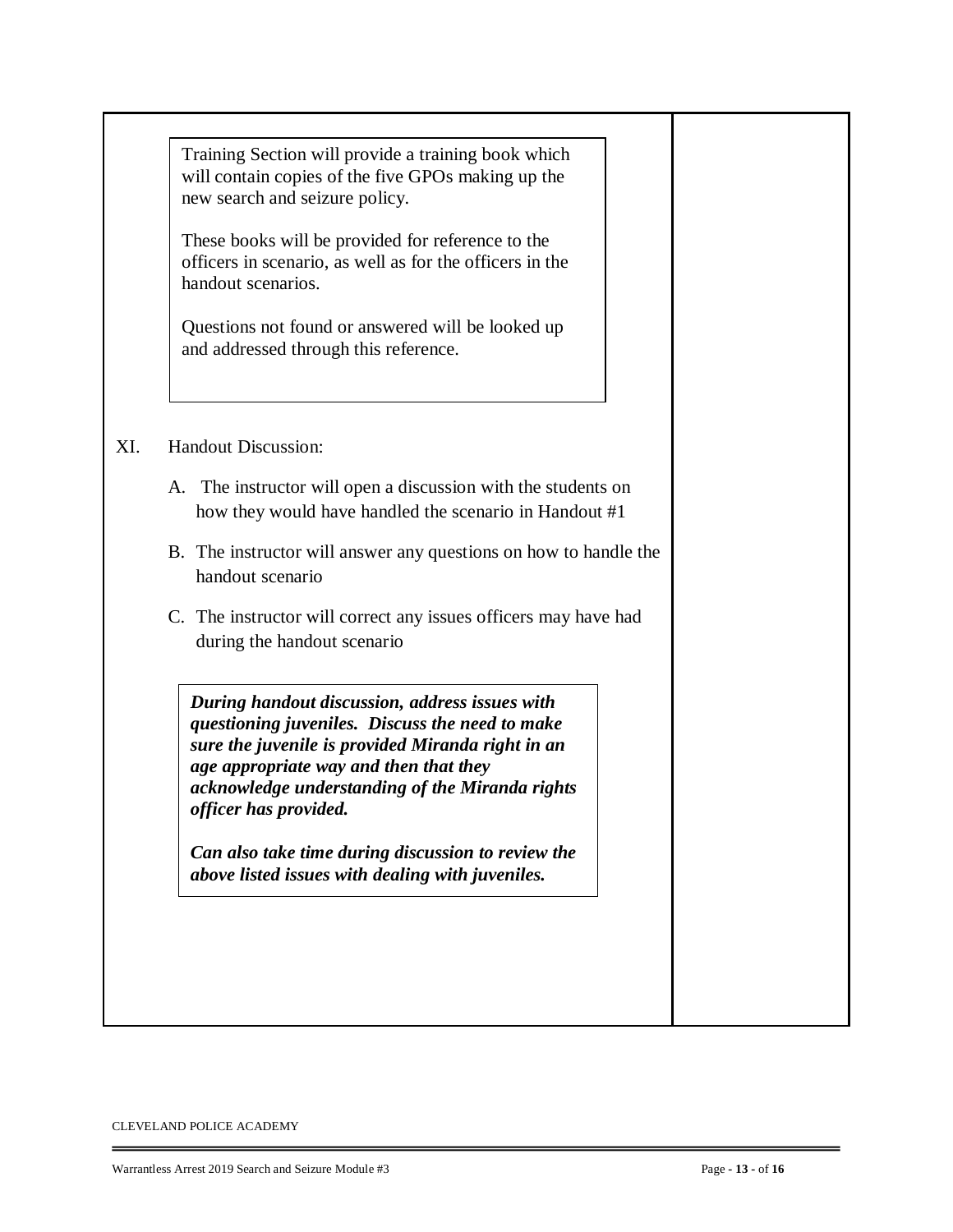# **CONCLUSIO N**

- A. Summarize material
- B. Questions?
- C. Answers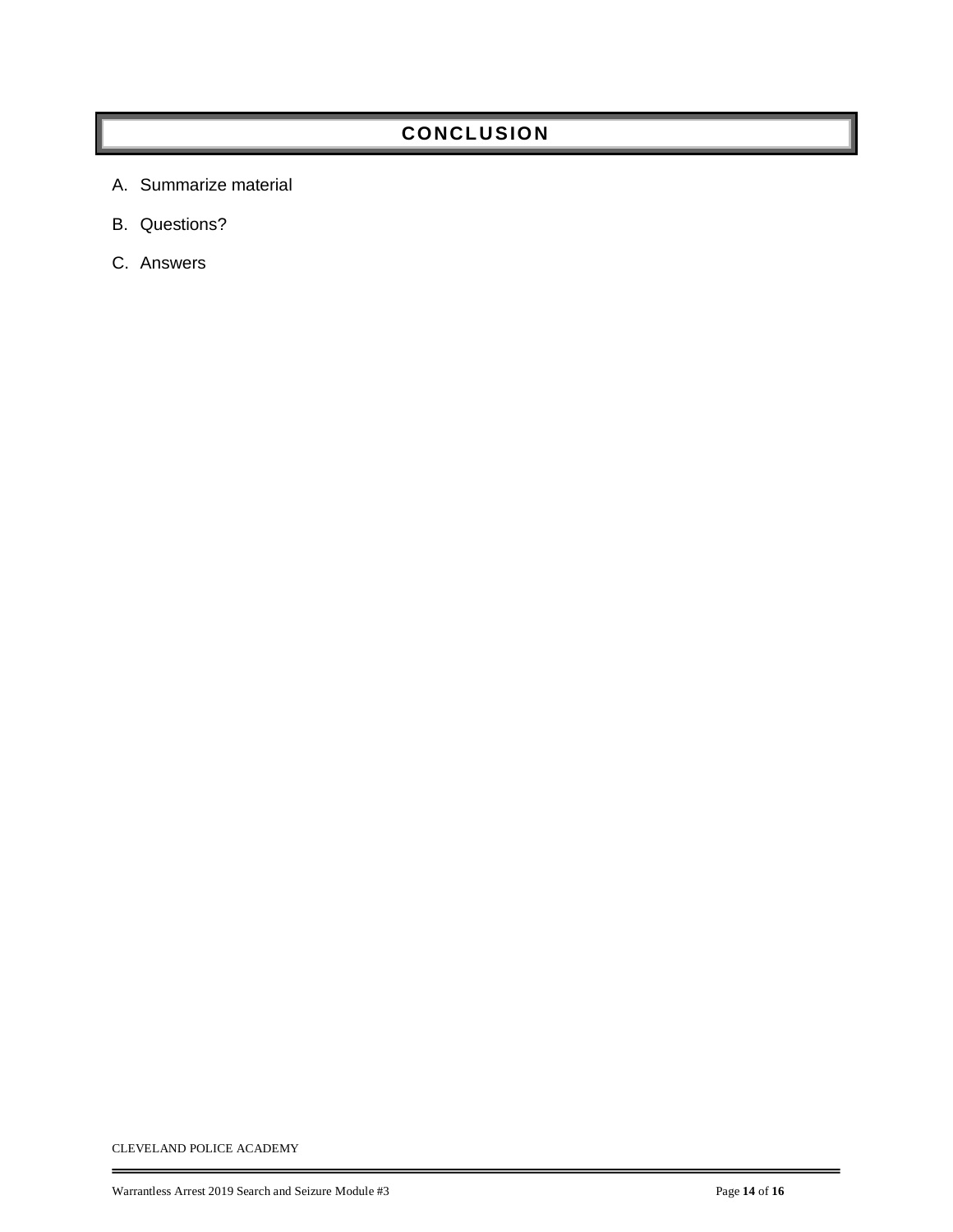### **HANDOUT #1 Scenario**

**Print Name and Badge #**

**Handout Scenario #1**: You are assigned to a two person zone car. During your tour of duty you receive a radio assignment at 761 St. Clair for a male stabbed. As you arrive, a male, "John" with blood on his pants walks up and begins to tell you where the stabbed male is lying. While leading you to the area, John begins to describe how he found the male and at the end of the statement says, "I warned him, I told him this was going to happen if he kept messing with me." Your back up arrives, they secure the scene and start applying first aid to the injured male who is not responding. EMS has been notified and is five minutes away.

1. What are the two main criteria for issuing Miranda warnings?

- 2. Do you need Miranda warnings to clarify his statement? Why or why not?
- 3. If you determine that you will issue Miranda warnings to the subject and a detective arrives on scene later, does the detective need to reissue Miranda warnings before questioning? Why or why not?

4. What are the proper considerations to be taken if you know that "John" is a juvenile?